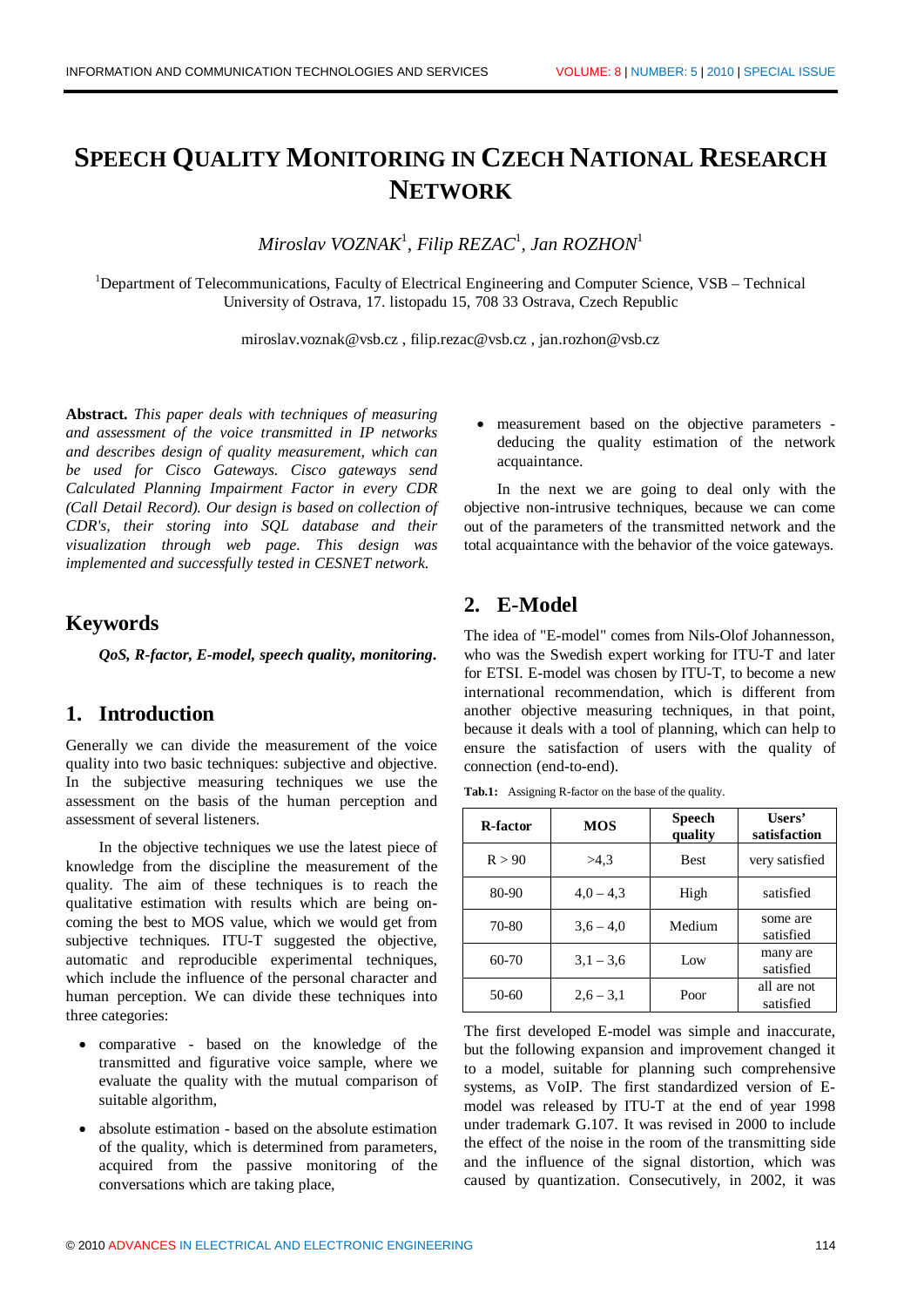enhanced to cover the influence of the irregular loos of the packets during transmission for various types of codecs. Nowadays the most actual version G.107 from March 2005 and another modification is prepared [1].

The result of E-model is R-factor, which takes on values from 0 to 100 and quantifies the influence of noise, signal level, distortion of quantization, type from coding, echo, delay and a number of other effects. Table 1 presents assigning values of R-factor to the qualitative categories, where it is not recommended to run connections with value lower than 50. R-factor is set for the whole transmission path between the network users. It takes into account the telephone channel and the termination equipment. The transmission path evaluated by R-factor, with the most important parameters for the quality of transmission of speech signal. The result of the E-model calculation is R-factor, which combines all transmitting parameters important for specific connection. The R-factor can be represented by the equation (1).

$$
R = R_0 - I_S - I_D - I_{E-EF} + A \,. \tag{1}
$$

The parameter A in equation (1) represents Expectation Factor, the next one  $I<sub>D</sub>$  includes impairments caused by delay,  $I_{E - EF}$  represents equipment effective factor,  $I_s$  all impairments which occur simultaneously with the speech and  $R_0$  represents Signal-to-Noise ratio. The values of MOS, R-factor and MIPS for the chosen codecs are presented in the Tab. 2. The detailed information and description of MOS and R-factor is possible to find in references [1], [2] and [3].

**Bit**

| Codec     | <b>Algorithm</b> | DIL<br>rate<br>[kbps] | <b>MIP</b><br>S | <b>MOS</b> | R    |
|-----------|------------------|-----------------------|-----------------|------------|------|
| G.711     | <b>PCM</b>       | 64                    | 0.34            | 4,1        | 82,6 |
| G.726     | <b>ADPCM</b>     | 32                    | 14              | 3,85       | 75,3 |
| G.728     | <b>LD-CELP</b>   | 16                    | 30              | 3,61       | 69,4 |
| GSM 06.10 | RPE-LTP          | 13                    | 10              | 3.5        | 67   |
| G.729A    | <b>CS-ACELP</b>  | 8                     | 10,5            | 3,7        | 71,5 |
| G.729     | <b>CS-ACELP</b>  | 8                     | 20              | 3,92       | 77,2 |
| G.723.1   | <b>MP-MLO</b>    | 6.3                   | 16              | 3,9        | 76,6 |
| G.723.1   | <b>ACELP</b>     | 5.3                   | 16              | 3,65       | 70.3 |

**Tab.2:** Overview of the codec´s quality*.*

# **3. Factor of the Planning Impairment ICPIF**

I<sub>CPIF</sub>is Calculated Planning Impairment Factor. It is used by Cisco for the assessment of the quality  $I_{\text{CPIF}}$ , according to the recommendation G.113.  $I_{\text{CPIF}}$  is defined by the following equation:

$$
I_{CPIF} = I_{TOT} - A\,,\tag{2}
$$

where I<sub>CPIF</sub> represents Factor of the planning impairment and  $I_{TOT}$  includes the total factor of the impairment, defined as

$$
I_{TOT} = I_0 + I_q + I_{DTE} + I_{DD} + I_E.
$$
 (3)

I<sub>DD</sub> represents impairments caused by too long delay and  $I<sub>DTE</sub>$  caused by talker echo. Parameter  $I<sub>E</sub>$  includes impairments caused by low bit rate codecs and  $I_q$ quantizing distortion. After substitution of the relationships we get

$$
I_{CPIF} = I_0 + I_q + I_{DTE} + I_{DD} + I_E - A.
$$
 (4)

We used mathematical application in the description and the calculation of the individual quantities.  $I_{\text{CPIF}}$  can take values in the range from 5 to 55, where the lower number represents the better quality, as we can see in table below.

Tab.3: Scale I<sub>CPIF</sub> from the point of view of the speech quality.

| The top limit ICPIF | <b>Speech quality</b>             |  |  |
|---------------------|-----------------------------------|--|--|
| 5                   | very good                         |  |  |
| 10                  | good                              |  |  |
| 20                  | adequate                          |  |  |
| 30                  | bad (only for limited usage)      |  |  |
| 45                  | very bad (only for limited usage) |  |  |
| 55                  | very bad (unusable)               |  |  |

The relationship between scales MOS and I<sub>CPIF</sub> is shown in the Tab. 4.

Tab.4: Relationship between MOS and I<sub>CPIF</sub>.

| <b>ICPIF</b> | <b>MOS</b> | <b>Quality Category</b> |
|--------------|------------|-------------------------|
| $0 - 3$      | 5          | Excellent               |
| $4 - 13$     |            | Good                    |
| 14-23        | 3          | Fair                    |
| 24-33        | 2          | Poor                    |
| 34-43        |            | Bad                     |

# **4. Application Indicating Speech Quality and its Implementation in Czech National Research Network**

To collect data from individual voice gateways we can use the syslog file or RADIUS records, generated by individual gateways. In the case that we want to use this data, we have to ensure that detailed CDR records. The generations of the detailed records are being sent by the requested the following command: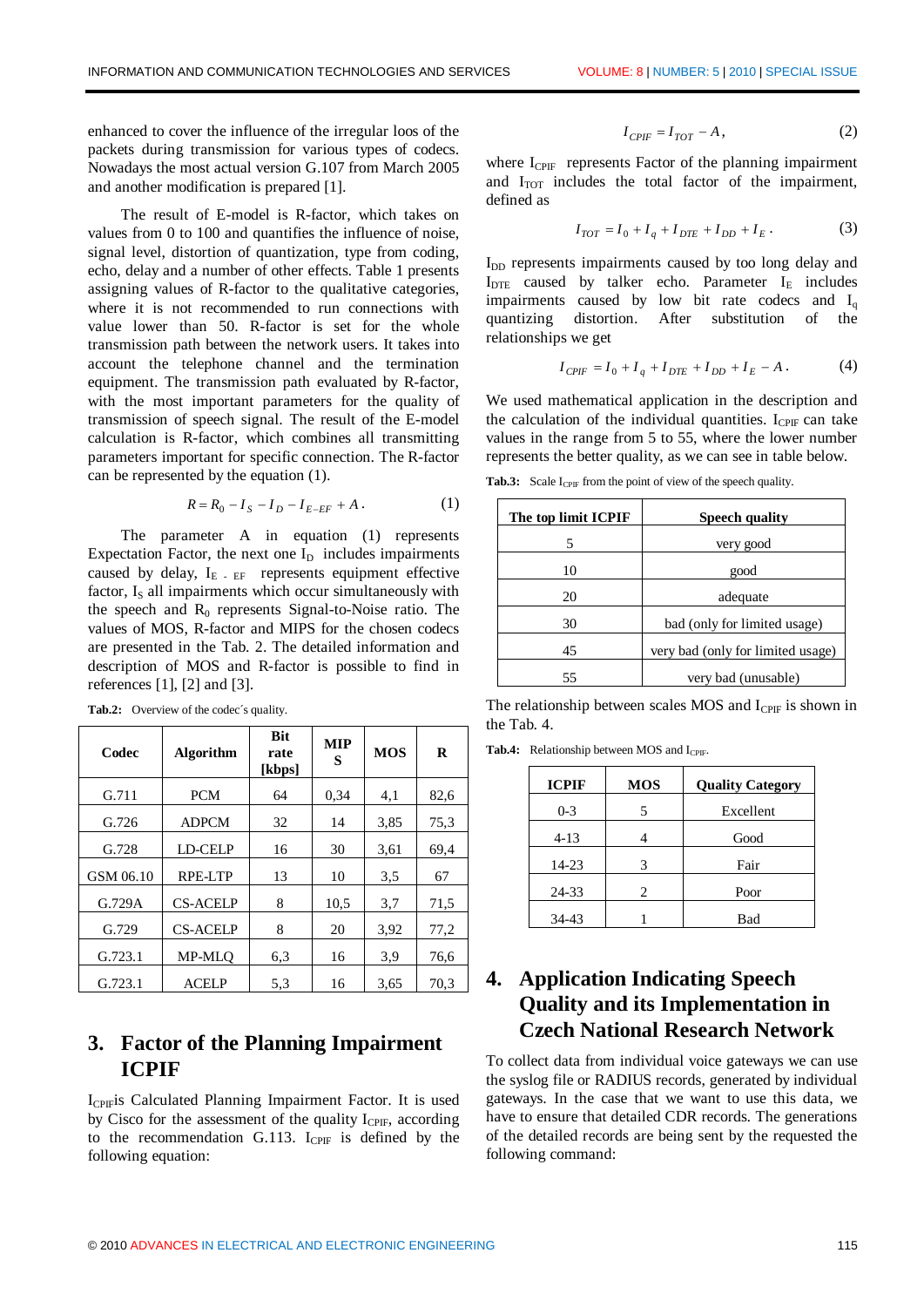#### radius-server vsa send accounting.

The realized tests proved that it is possible to use only data at termination of the call (no at start). The termination records contain all necessary data to produce statistics. The example of the record is shown below and is interpreted the quality  $I_{\text{CPE}}$  with value 15.

```
Acct-Session-Id = "00003B79"
  Calling-Station-Id = "731928xxx"
  Called-Station-Id = "950073074"
  Cisco-AVPair = "call-id=C7296BC6-6AB411DB-
9419ADB1-C07B1984@195.113.222.10"
  h323-setup-time = "21:57:40.560 MET Fri
Nov 3 2006"
  h323-gw-id = "R102.cesnet.cz"
  h323-conf-id = "C7283376 6AB411DB 8643000C
30E39800"
  h323-call-origin = "originate"
 h323-call-type = "VoIP"
  Cisco-AVPair = "h323-incoming-conf-
id=C7283376 6AB411DB 8643000C 30E39800"
  Cisco-AVPair = "subscriber=RegularLine"
  Cisco-AVPair = "session-protocol=sipv2"
  Cisco-AVPair = "gw-rxd-
cdn=ton:2,npi:1,#:950073074"
  h323-connect-time = "21:57:42.723 MET Fri
Nov 3 2006"
  Acct-Input-Octets = 128640
  Acct-Output-Octets = 129280
  Acct-Input-Packets = 804
  Acct-Output-Packets = 808
  Acct-Session-Time = 16
  h323-disconnect-time = "21:57:58.903 MET
Fri Nov 3 2006"
  h323-disconnect-cause = "10"
  h323-remote-address = "195.113.144.245"
  Cisco-AVPair = "release-source=4"
 h323-voice-quality = "15"
  Cisco-AVPair = "alert-
timepoint=21:57:42.073 MET Fri Nov 3 2006"
  Cisco-AVPair = "remote-media-
address=194.212.192.202"
  Cisco-AVPair = "gw-rxd-
cgn=ton:0,npi:0,pi:0,si:3,#:731928xxx"
  Cisco-AVPair = "gw-final-xlated-
cdn=ton:2,npi:1,#:950073074"
  Cisco-AVPair = "gw-final-xlated-
cgn=ton:0,npi:0,pi:0,si:3,#:731928xxx"
  User-Name = "731928xxx"
  Acct-Status-Type = Stop
  Service-Type = Login-User
  NAS-IP-Address = 195.113.144.4
  Acct-Delay-Time = 0
  call-id = "C7296BC6-6AB411DB-9419ADB1-
C07B1984@195.113.222.10"
  h323-incoming-conf-id = "C7283376 6AB411DB
8643000C 30E39800"
  subscriber = "RegularLine"
  session-protocol = "sipv2"
  gw-rxd-cdn = "ton:2,npi:1,#:950073074"
  release-source = "4"
  remote-media-address = "194.212.192.202"
  gw-rxd-cgn =
"ton:0,npi:0,pi:0,si:3,#:731928xxx"
  gw-final-xlated-cdn =
"ton:2,npi:1,#:950073074"
  gw-final-xlated-cgn =
"ton:0,npi:0,pi:0,si:3,#:731928xxx"
  Client-IP-Address = 195.113.144.4
```

```
 Acct-Unique-Session-Id =
"704a0272350ca40e"
 Timestamp = 1162587478
```
We created our own application for the evaluation of voice quality in CESNET2 VoIP network, which evaluates individual phone calls. The application provides the assessment of the calls, which are terminated to PSTN (Public Switched Telephone Network). The application is based on the collection of data from voice gateways, which send information about individual calls through RADIUS protocol. This data is stored in text files in server, which is running the Linux operation system. The data is processed with help of the created script. This data is then imported into SQL database, which serves as the data resource for our own evaluating web interface.



Fig. 1: CDR transmitted from VoGW to database.

The individual calls are stored in the database created by processing of the individual records. These calls can be further evaluated. The database stores all calls, as well as unrealized connections. The records include also the reasons why the individual calls were disconnected. The subsequent items can be obtained from the database:

*h323connecttime;acctsessiontime;calling stationid;calledstationid;h323remoteadd ress; nasipaddress;h323voicequality;h323disco nnectcause;acctinputoctets;acctoutputoc tets*

The own verification of the results, which we got from CDR reports we compared with the measurement in the common operation of the CESNET2 network.

| Bookmarks              | Tools<br>Help                      |                             |                   |                          |                  |                                      |
|------------------------|------------------------------------|-----------------------------|-------------------|--------------------------|------------------|--------------------------------------|
| $\mathbb{C}$           | http://netflow.cesnet.cz/voicegos/ |                             |                   |                          |                  |                                      |
| ise                    |                                    |                             |                   |                          |                  |                                      |
|                        | lus page Next page Last page       |                             |                   |                          |                  |                                      |
| $1 - 50/1142$          |                                    |                             |                   |                          |                  |                                      |
| <b>Session</b><br>time | <b>Calling station</b><br>ID       | <b>Called station</b><br>ID | Remote<br>address | <b>NAS IP</b><br>address | Voice<br>quality | <b>Disconnect cause</b>              |
| 6 <sup>°</sup>         | 491541244                          | 95007207                    | 195 113 144 245   | 195.113.144.4            |                  | 10 - Normal call clearing            |
|                        | 24248282                           | 950001610                   | 0.0.0.0           | 195.113.144.4            |                  | 22 - No circuit/channel<br>available |
|                        | 242482820                          | 950001215                   | 0.0.0.0           | 195.113.144.4            |                  | 22 - No circuit/channe<br>available  |
|                        | 608822158                          | 95001354                    | 0.0.0.0           | 195.113.144.4            |                  | 22 - No circuit/channe<br>available  |
|                        | 25753098                           | 950004970                   | 0.0.0.0           | 195.118.144.4            |                  | 22 - No circuit/channe<br>available  |
|                        | 257530981                          | 950004976                   | 0.0.0.0           | 195.113.144.4            |                  | 22 - No circuit/channel<br>available |

**Fig. 2:** The list of calls with disconnect causes.